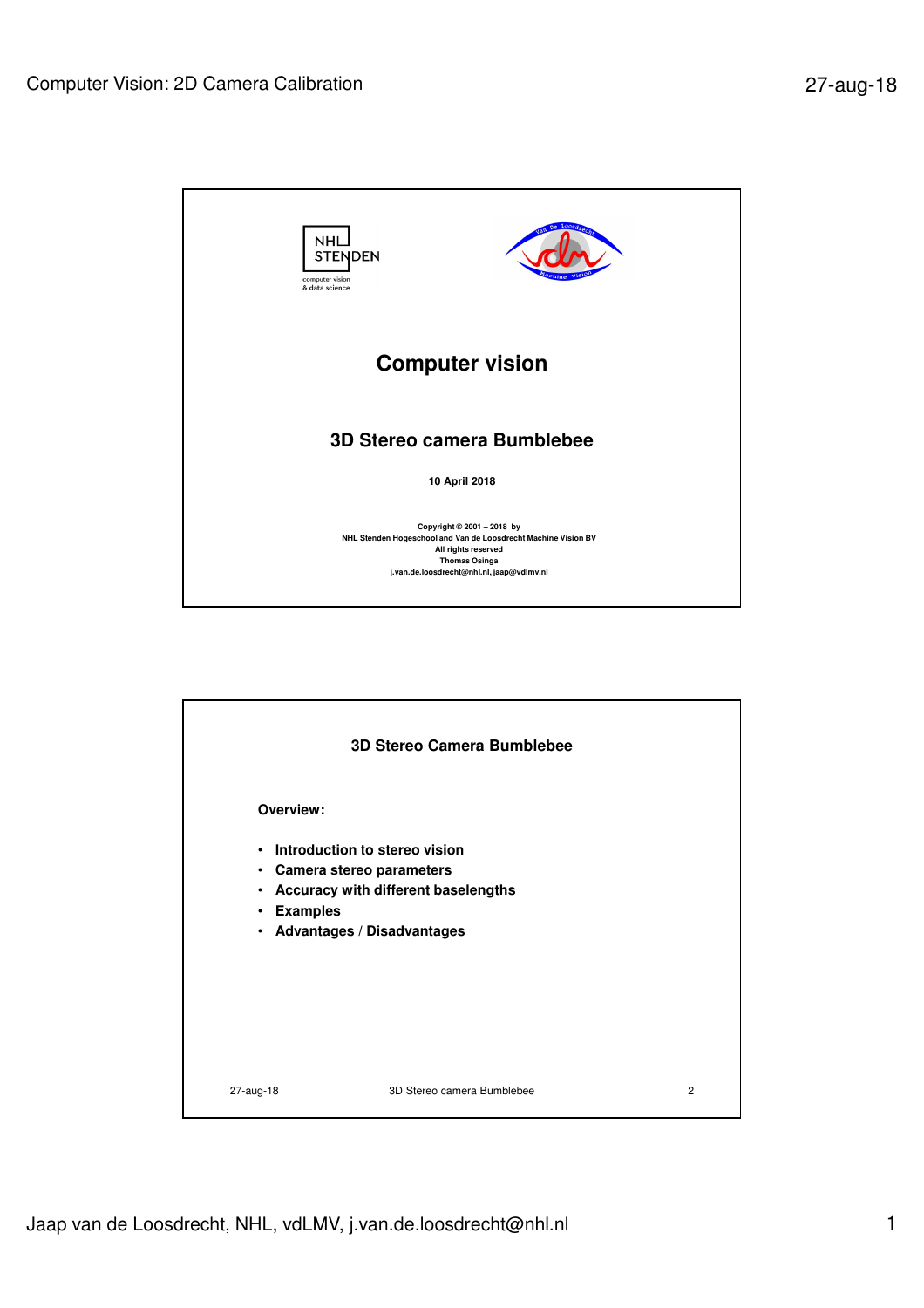

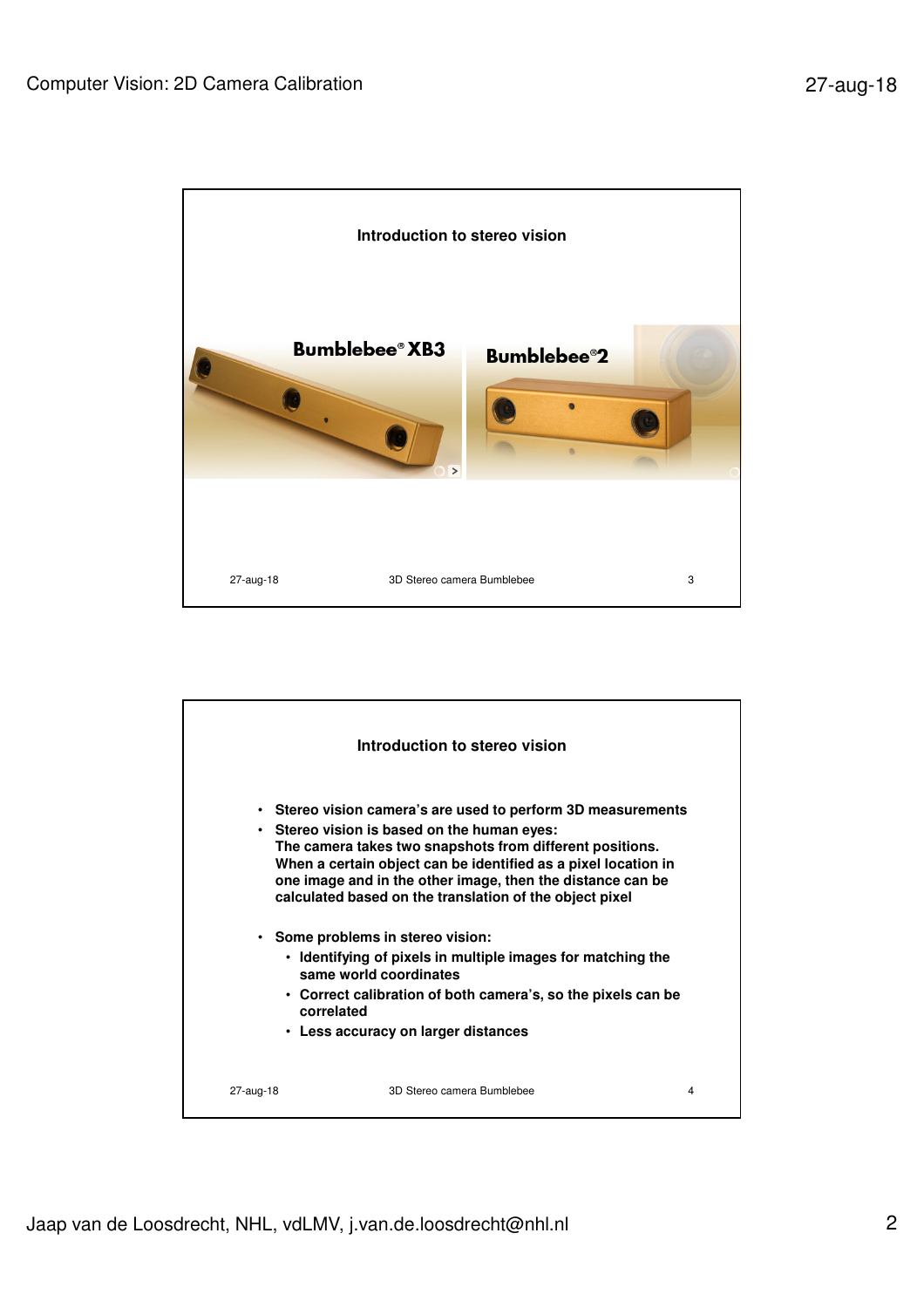

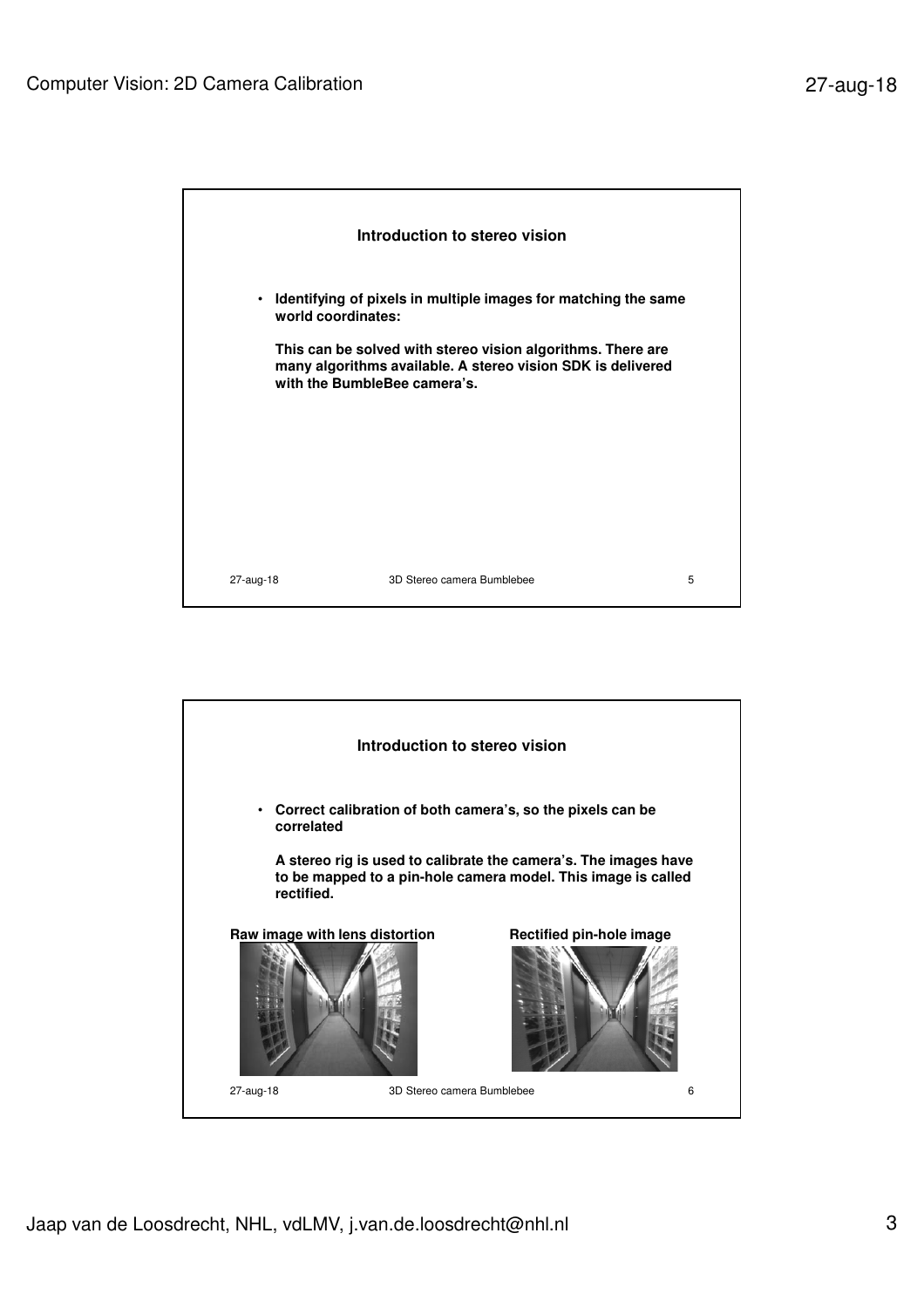

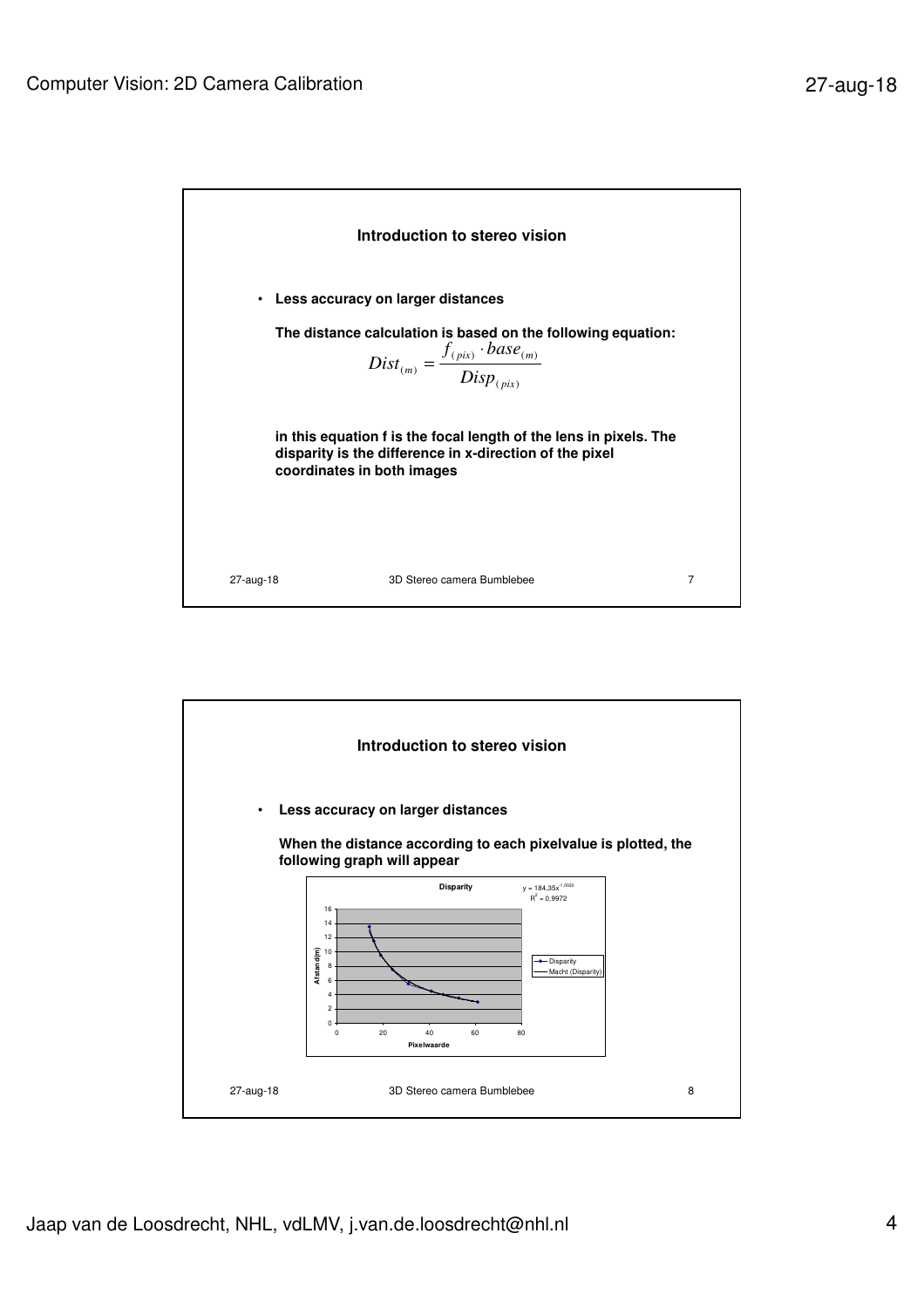

| Mode<br>$\bullet$ | Camera stereo parameters                                                                                                                                                             |
|-------------------|--------------------------------------------------------------------------------------------------------------------------------------------------------------------------------------|
|                   | The BumbleBee camera's have 7 different modes:<br>1: Raw Image<br>2: Rectified Color                                                                                                 |
| 3: Rectified      | 4: Disparity (this gives a depth image)                                                                                                                                              |
|                   | 5: Disparity Color (this gives a depth image in false colors)<br>6: Disparity Validation (when certain area's are not volidated in<br>the vision algorithm they get a certain color) |
| given)            | 7: Absolute (in this mode the absolute world coordinates are                                                                                                                         |
| • Pan             | With this parameter the user can choose witch camera's are<br>used to perform stereo vision algorithm's                                                                              |
|                   |                                                                                                                                                                                      |
| 27-aug-18         | 3D Stereo camera Bumblebee<br>10                                                                                                                                                     |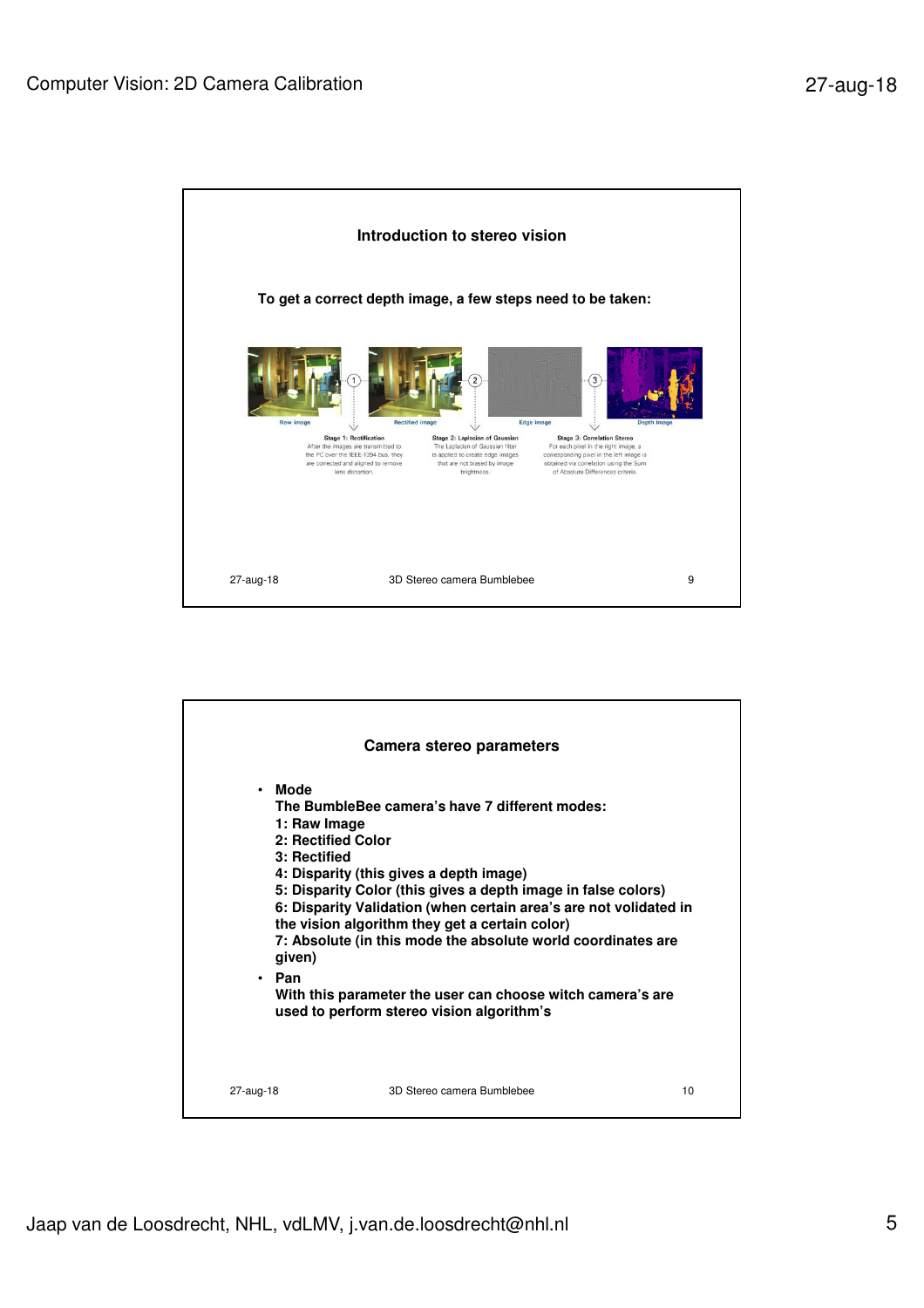| Camera stereo parameters                                                                |                                                                                                                                                                                                                                                                                                                                                                                                                                                                                                                 |  |  |
|-----------------------------------------------------------------------------------------|-----------------------------------------------------------------------------------------------------------------------------------------------------------------------------------------------------------------------------------------------------------------------------------------------------------------------------------------------------------------------------------------------------------------------------------------------------------------------------------------------------------------|--|--|
| • Disparity<br>• Disparity Mapping<br>contrast stretch.<br>• Stereo Mask<br>• Edge Mask | The disparity range is the range of pixelvalues in wich the<br>stereo algorithm searches for a best match. A disparity value<br>of 0 means that an object is unlimited far away. A maximum<br>disparity value means that this is the closest distance that an<br>object can be measured<br>With disparity mapping the user can define a pixel range in<br>wich the result pixels will be shown. This is comparable with a<br>The user can define the size of the mask that is used to<br>correlate both images. |  |  |
|                                                                                         | The user can define the size of the edge mask that is used to<br>correlate both images.                                                                                                                                                                                                                                                                                                                                                                                                                         |  |  |

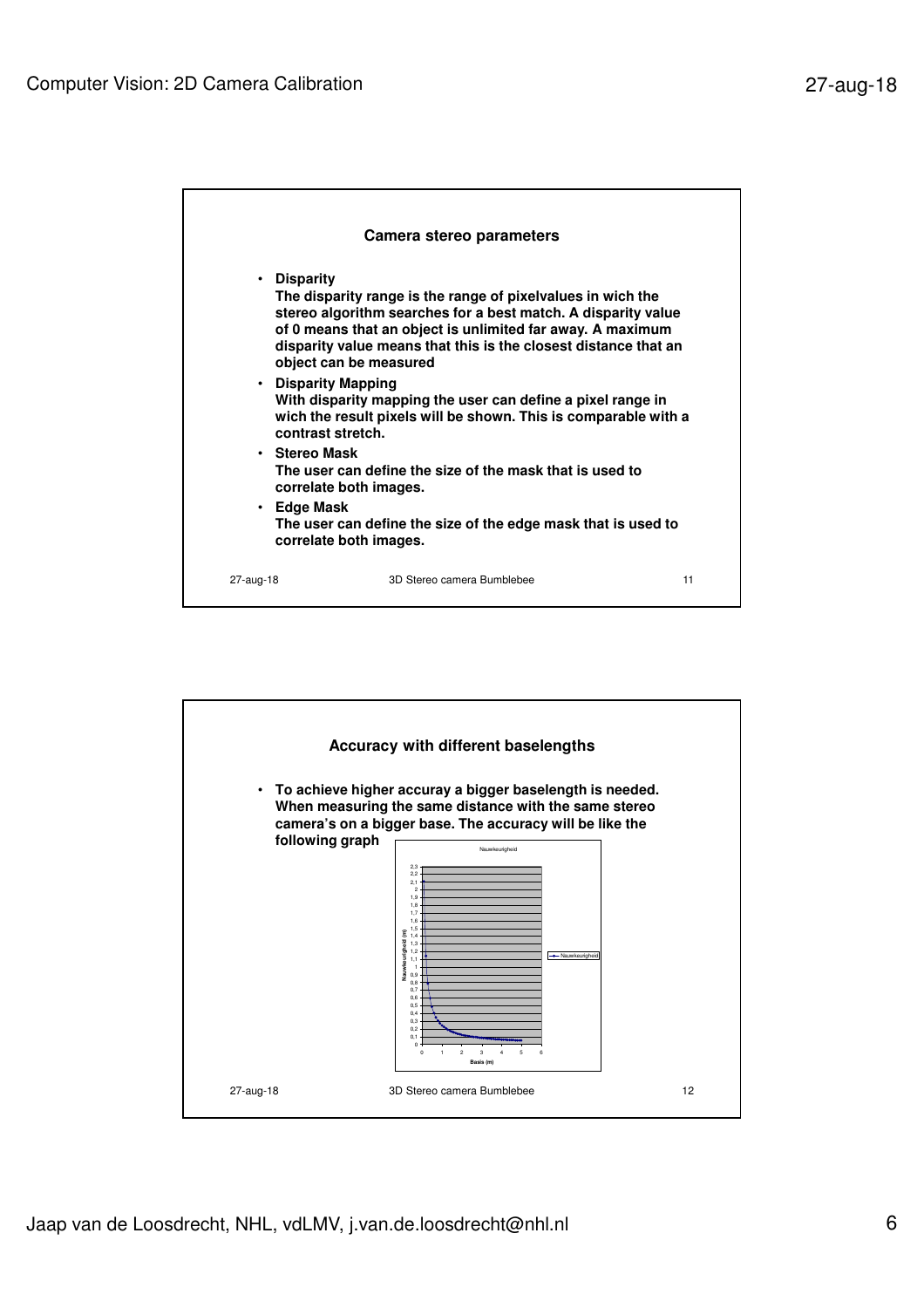

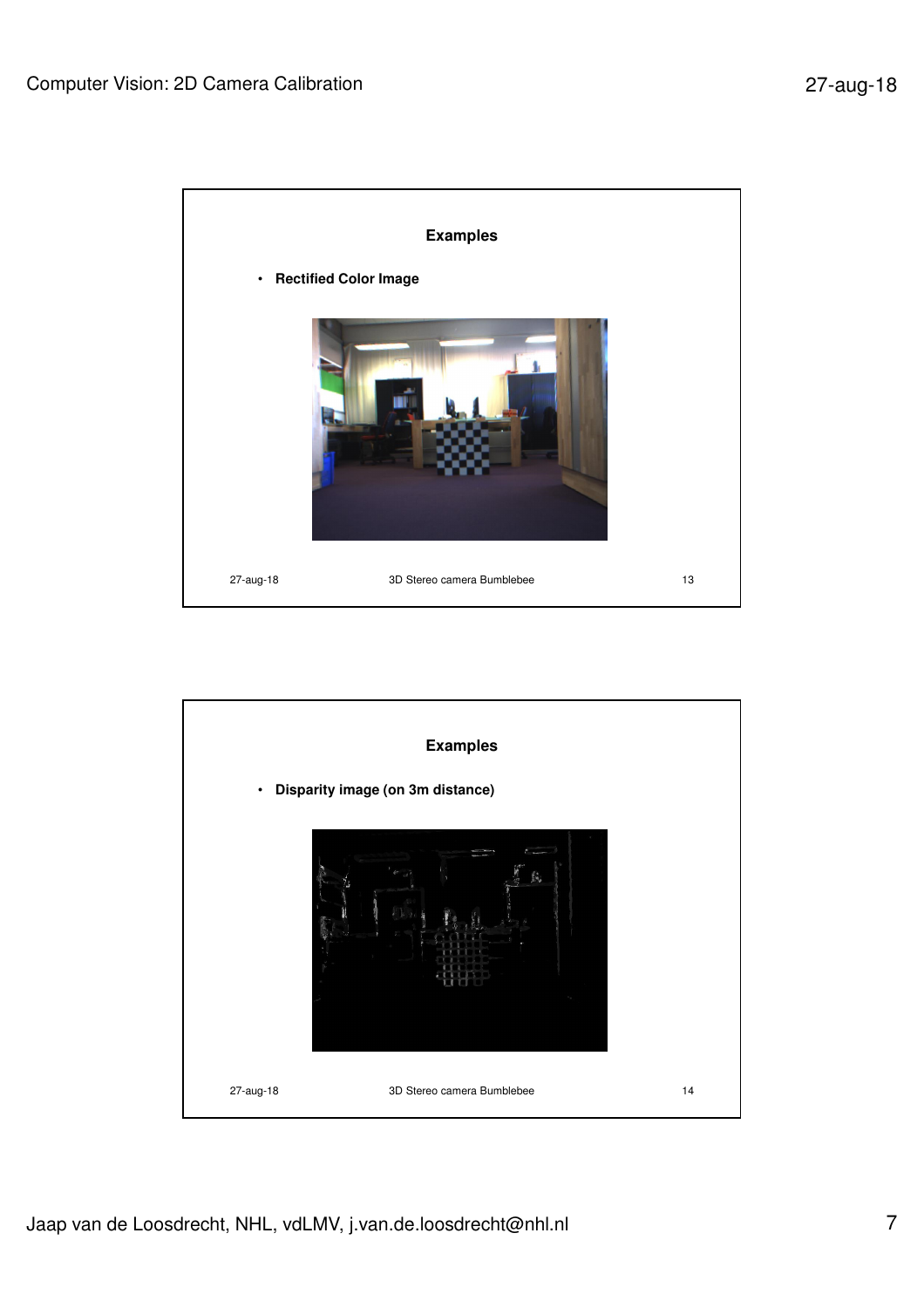